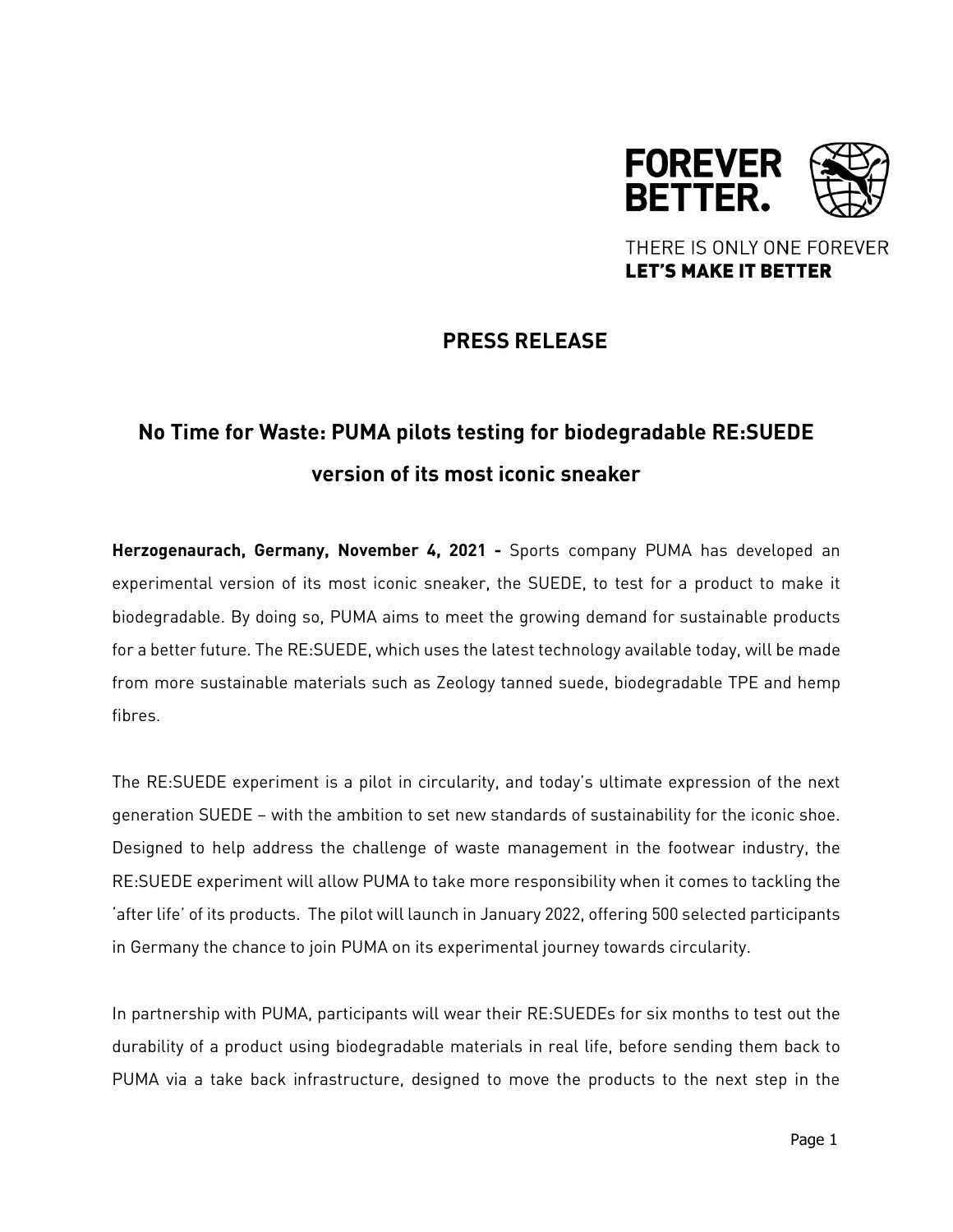experiment. The sneakers will then be subject to an industrial biodegradation process in a controlled environment at Valor Compostering B.V., owned by Ortessa Groep B.V., a family-run business of waste specialists in the Netherlands. The goal of this step is to determine if Grade A compost can be produced for agricultural use. The findings will help PUMA assess the biodegradable process and unpick essential research and development for the future of sustainable shoe consumption.

The RE:SUEDE experiment is the first circular programme to launch under PUMA's "Circular Lab" – a new innovation hub, which is led by PUMA's sustainability and design experts who work to develop the future of the company's circularity programmes.

This pilot is a recharged, refreshed experiment in circularity, following PUMA's exploration in the space in 2012, which saw the brand's first attempt to create a biodegradable sneaker as part of its InCycle collection. Yet after four seasons, the sneaker was discontinued due to low demand and the need for further research and development.

Since 2012, PUMA's innovation department has worked to address the technological limitations of the InCycle collection in order to apply such learnings into the RE:SUEDE experiment. Improvements include the use of new, innovative materials such as Zeology suede, which is made using a more sustainable tanning process and ensures better comfort for the wearer, when compared to other biodegradable materials evaluated at PUMA. The outsole of the RE:SUEDE has also been improved to ensure optimal wear.

"In 2012, our circular ambition was bold but the technology wasn't quite there. As they say, with every challenge there's an opportunity - and we've continued to push ourselves to do better by applying our strengths as well as acknowledging and improving on our weaknesses," said Heiko Desens, PUMA's Creative Director. "We hope that progress made during the RE:SUEDE experiment: 'No Time For Waste' will help us continue to raise the bar in circularity testing – enabling our consumers to make better fashion choices in the future, so their sneakers can go 'from Suede to Soil', without compromising on product style or durability during ownership."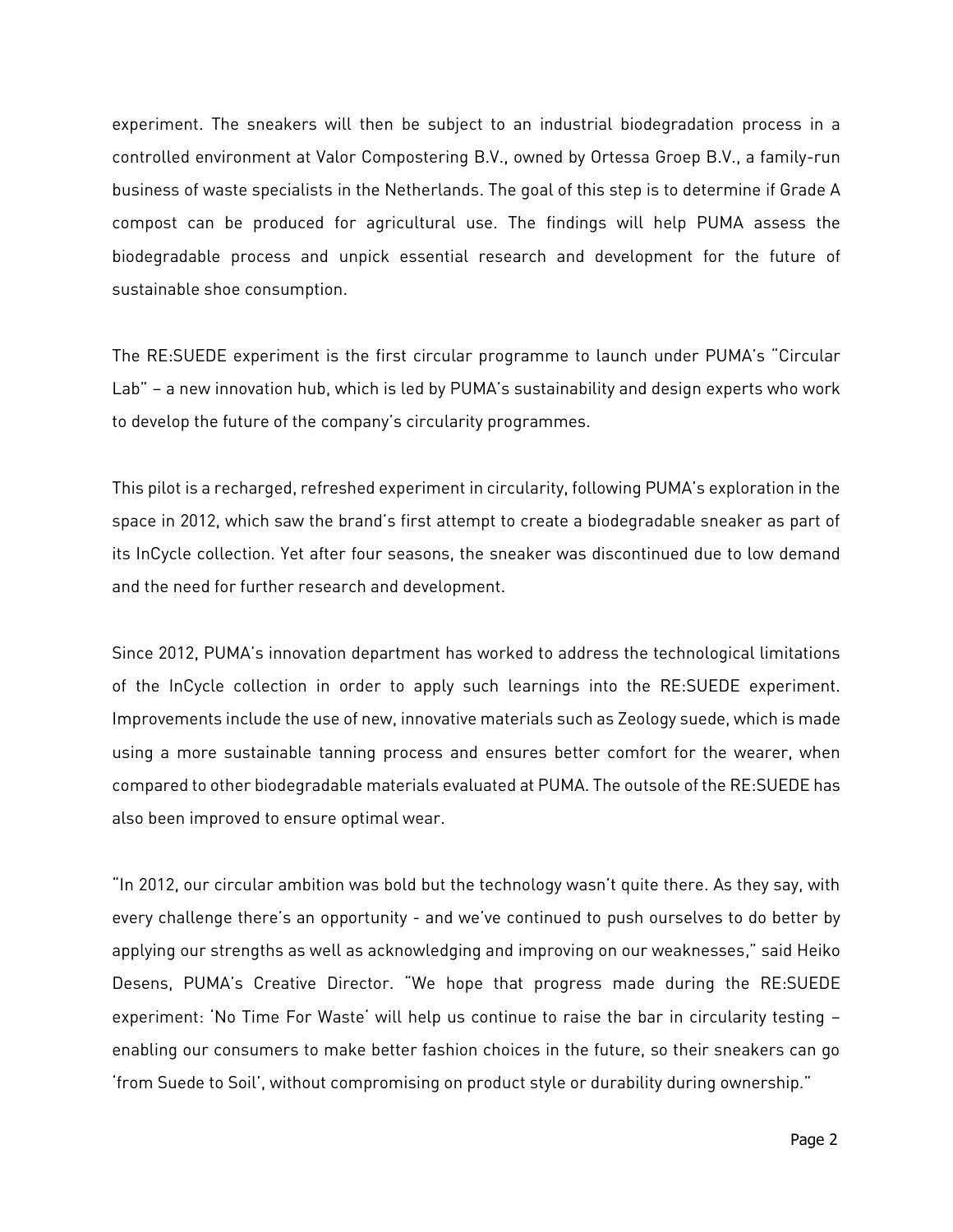About the partnership with Ortessa, Desens further comments: "We're excited to partner with the experts at Ortessa, who share our passion in developing proactive and pragmatic solutions to the industry's waste problem. Their expertise is fundamental in helping us learn more about the after life of the RE:SUEDE, so we can continue moving forwards on our exploration of circularity."

Rob Meulendijks, CEO of Ortessa comments: "As a family owned challenger in the waste industry, we pride ourselves in creating surprising innovations and fresh concepts to tackle real waste issues in a different and open way. There is a lot more we can all be doing to help tackle waste management, but taking on that challenge alone can be a difficult task for any brand. We are delighted to be working in partnership with PUMA on this special project, where we can apply our deep knowledge and insights on waste, use tried and controlled methods, to assess the biodegradability of the future, next-generation SUEDE."

PUMA aims to share the results and insights gained from this experiment within the industry to achieve an even bigger impact when it comes to addressing the challenge of waste management in the footwear industry in general. Circularity is one of the pillars of PUMA's FOREVER BETTER sustainability strategy. By 2025, PUMA aims to reduce waste by increasing the level of recycled polyester in its products to 75%, setting up product takeback schemes in its major markets and developing recycled material options for leather, rubber, cotton and polyurethane.

Since its first iteration in 1968, the PUMA SUEDE has been at the forefront of cultural turning points, transcending style and trends. With the RE:SUEDE, PUMA wants to give its consumers a stylish and more sustainable choice, while showcasing the latest technologies.

### **Media Contact:**

Kerstin Neuber - Corporate Communications - PUMA SE - kerstin.neuber@puma.com Matanje Schepers – Corporate Communications – ORTESSA GROEP B.V. +31 6 51 241 170

### **PUMA**

PUMA is one of the world's leading sports brands, designing, developing, selling and marketing footwear, apparel and accessories. For more than 70 years, PUMA has relentlessly pushed sport and culture forward by creating fast products for the world's fastest athletes. PUMA offers performance and sport-inspired lifestyle products in categories such as Football, Running and Training,